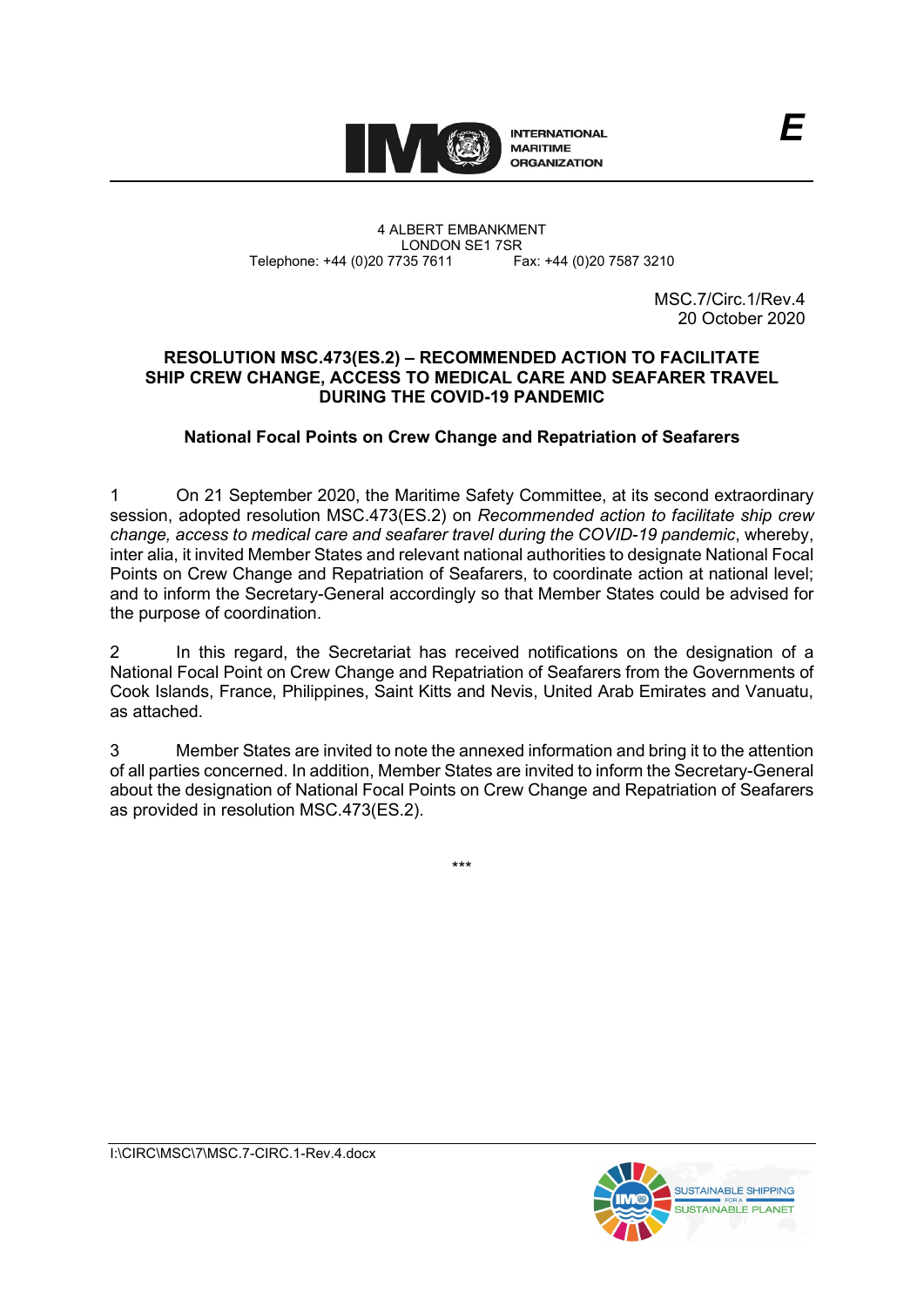## **ANNEX**

## **NATIONAL FOCAL POINTS ON CREW CHANGE AND REPATRIATION OF SEAFARERS**

### **COOK ISLANDS**

Ms. Moeroa Mamanu-Matheson

Postal address: P.O. Box 882, Rarotonga, Cook Islands Telephone: +682 23848<br>Email: moeroa@ma moeroa@maritimecookislands.com

## **FRANCE**

French International Register Office

Postal address: 5, place Sadi Carnot, 13002 Marseille, France Telephone: +33 486 946 756<br>Fax: +33 764 438 431 Fax: +33 764 438 431<br>Email:  $\frac{1}{2}$  rif.crise@develop [rif.crise@developpement-durable.gouv.fr](mailto:rif.crise@developpement-durable.gouv.fr)

### **PHILIPPINES**

Deputy Administrator for Planning Maritime Industry Authority

Postal address: 20th Street, corner Bonifacio Drive, 1018 Port Area (South), Manila<br>Email:  $\frac{\text{odap}(\partial \text{marina.gov}, \text{ph})}{\text{odap}(\partial \text{marina.gov}, \text{ph})}$ odap@marina.gov.ph

### **SAINT KITTS AND NEVIS**

Mr. Abdias Samuel National Disaster Coordinator National Emergency Management Agency (NEMA)

Postal address: P.O. Box 186, Limekiln, Basseterre, St. Kitts Telephone: Fax: +1 869 466 5310 Email: [nema@gov.kn](mailto:nema@gov.kn) [nemaskb@thecable.net](mailto:nemaskb@thecable.net)

## **UNITED ARAB EMIRATES**

Capt. Abdulla Al Hayyas Director of Maritime Transport Affairs

| Telephone: | +971 50 6001766             |
|------------|-----------------------------|
|            | +971 2 4182240              |
| Fax:       | +971 2 6506028              |
| Email:     | abdulla.alhayyas@fta.gov.ae |